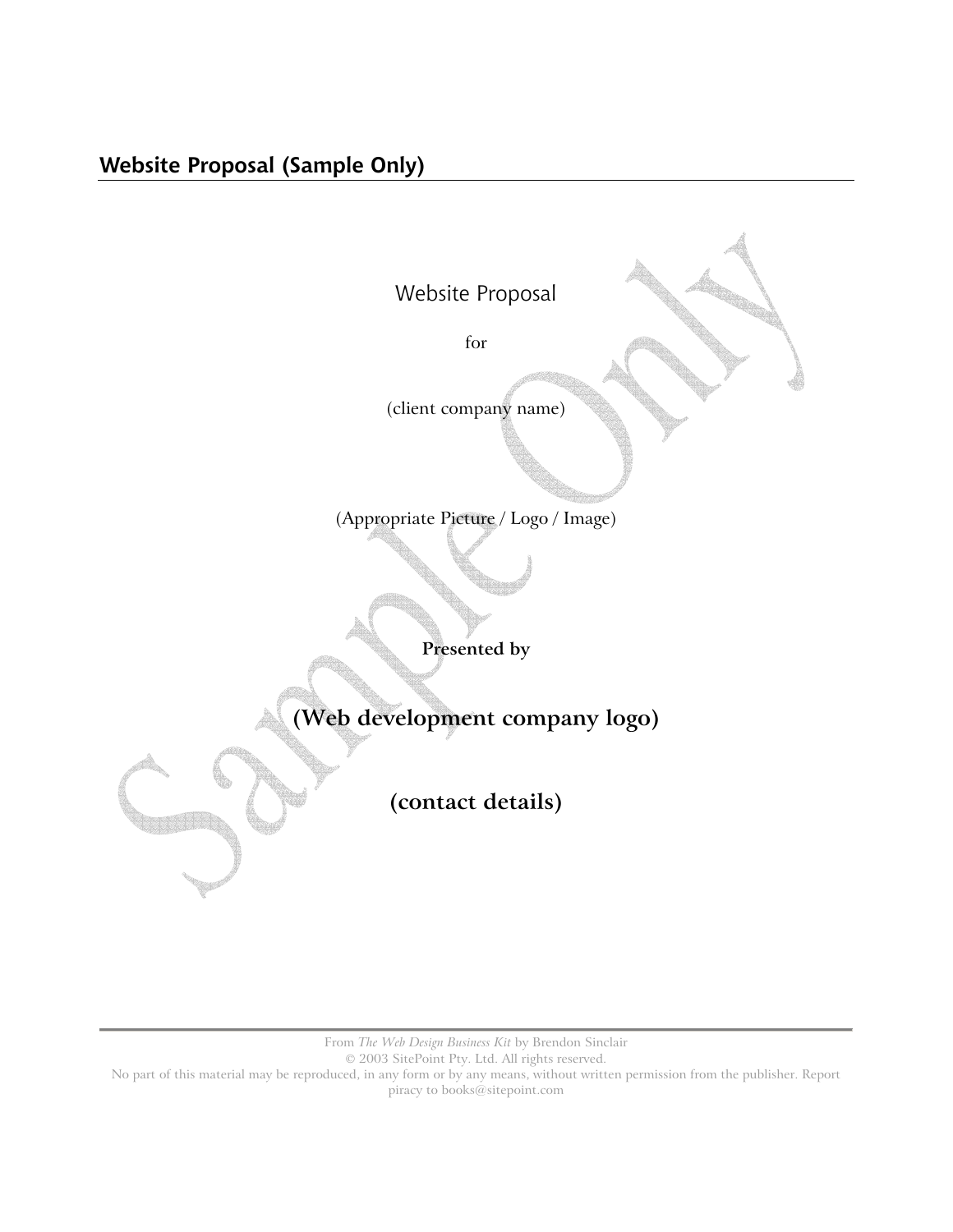# **Table Of Contents**



From *The Web Design Business Kit* by Brendon Sinclair

© 2003 SitePoint Pty. Ltd. All rights reserved.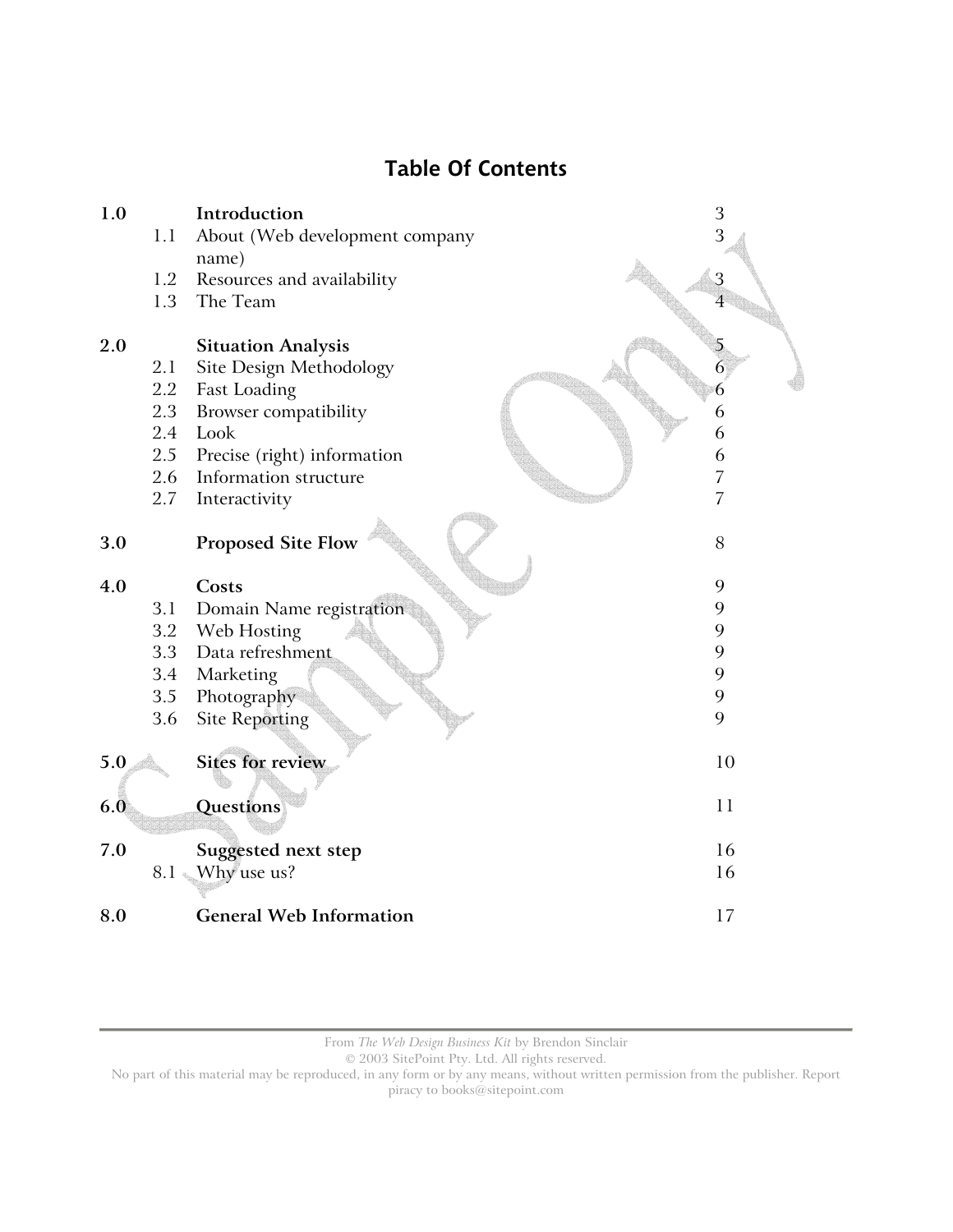### **1.0 INTRODUCTION**

#### **1.1 About (Web development company name)**

(Web development company name) is a Gold Coast based Website consultancy committed to providing excellence in client service.

(Web development company name) has the ability to draw from an experienced base of personnel whilst maintaining a personalized form of business liaison. The ultimate in consultation, skills diversity and adaptability to meet client expectations are the very strengths of (Web development company name).

(Web development company name) call on a combination of talents, including:

- Client.
- Web Page Designer.
- Copywriter.
- Graphic Artist (if required).
- Internet Marketer.
- Internet user.
- Member of your target market.
- Lay person who does not have any experience with the Internet, to make your site appealing, functional and successful.

# **1.2 Resources and Availability**

Other resources of (Web development company name) include a professionally configured office environment. Multimedia compatible computer hardware, with the latest in software, helps to ensure that the highest quality sites are designed.

# **1.3 The Team**

Jo Bloggs is widely acknowledged as one of Queensland's top Internet specialists. Jo oversees all aspects of the site development from design to computer programming to marketing.

From *The Web Design Business Kit* by Brendon Sinclair

© 2003 SitePoint Pty. Ltd. All rights reserved.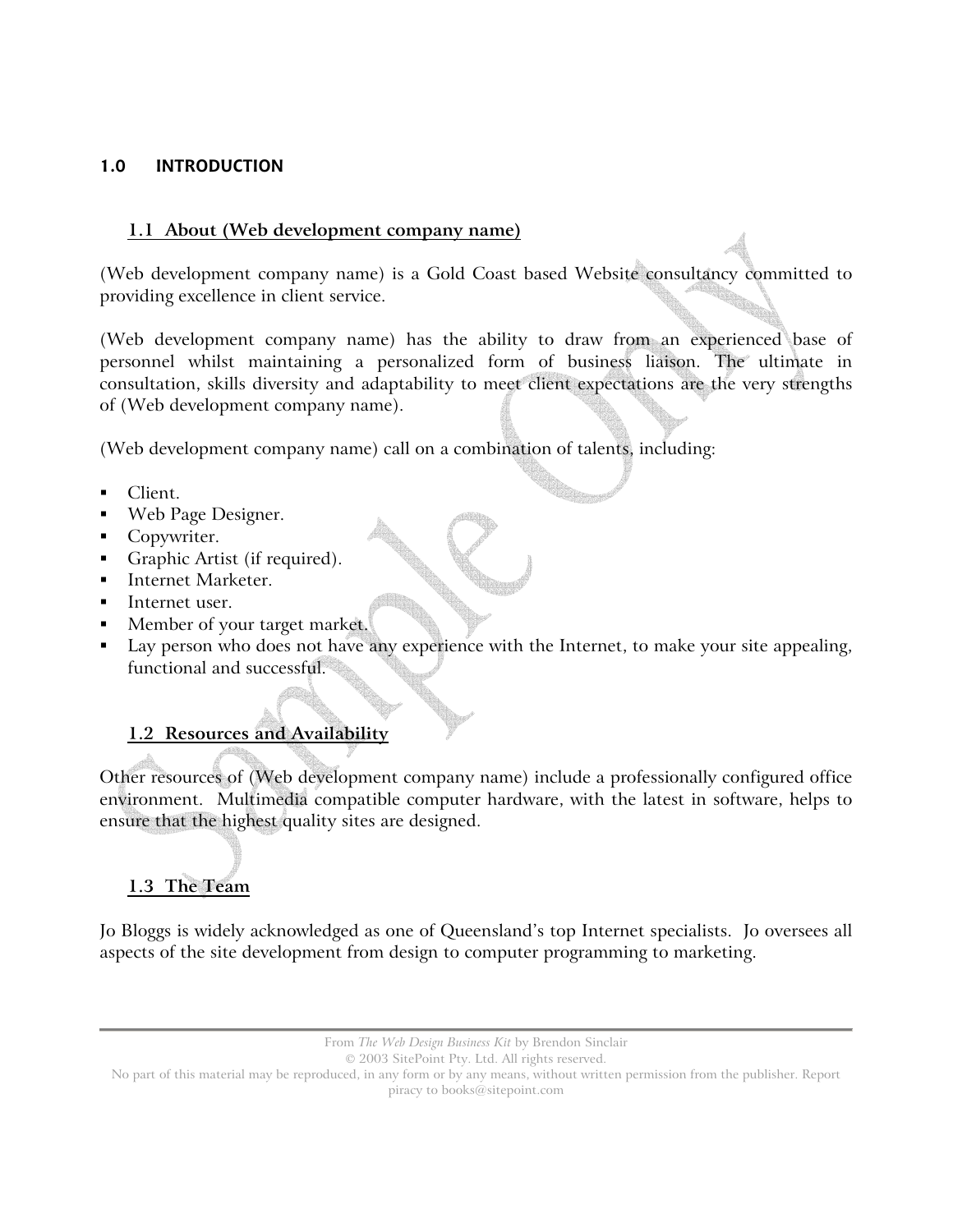Web designer **Mary Smith** is the main designer who would complete the design component of this site. Mary's experience is extensive and includes time as a teacher of Web design. Mary will also be responsible for the coding of the site in such a way as to increase search engine rankings. This will include placing key words in the site 'meta tags'.

Graphic Design work would also be minimal due to the graphics already available and the nature of the site. Of course, the general feel, navigation and 'look' of the site are completed in close consultation with you.

The time loading of the site (how long for the picture to come onto the computer screen), as well as browser review (can the site be viewed by the vast majority of computers?), would be undertaken by various Internet users throughout Australia. As an example, twelve Internet users throughout Australia using 8 different browsers and various computers with differing modem speeds reviewed the last Website developed by (Web development company name). Only when the site is acceptable to all users is the site passed for hosting (general viewing).

The loading time of the Website onto the computer screen is a major factor that is reviewed.

The site copy would be provided by (client company name).

Once the site is completed, the (Web development company name) team reviews the site from many different angles. From navigation to ease of contact to time loading - every possible angle is reviewed to ensure maximum functionality of the site. This ensures the highest possible viewing rate.

From *The Web Design Business Kit* by Brendon Sinclair

© 2003 SitePoint Pty. Ltd. All rights reserved.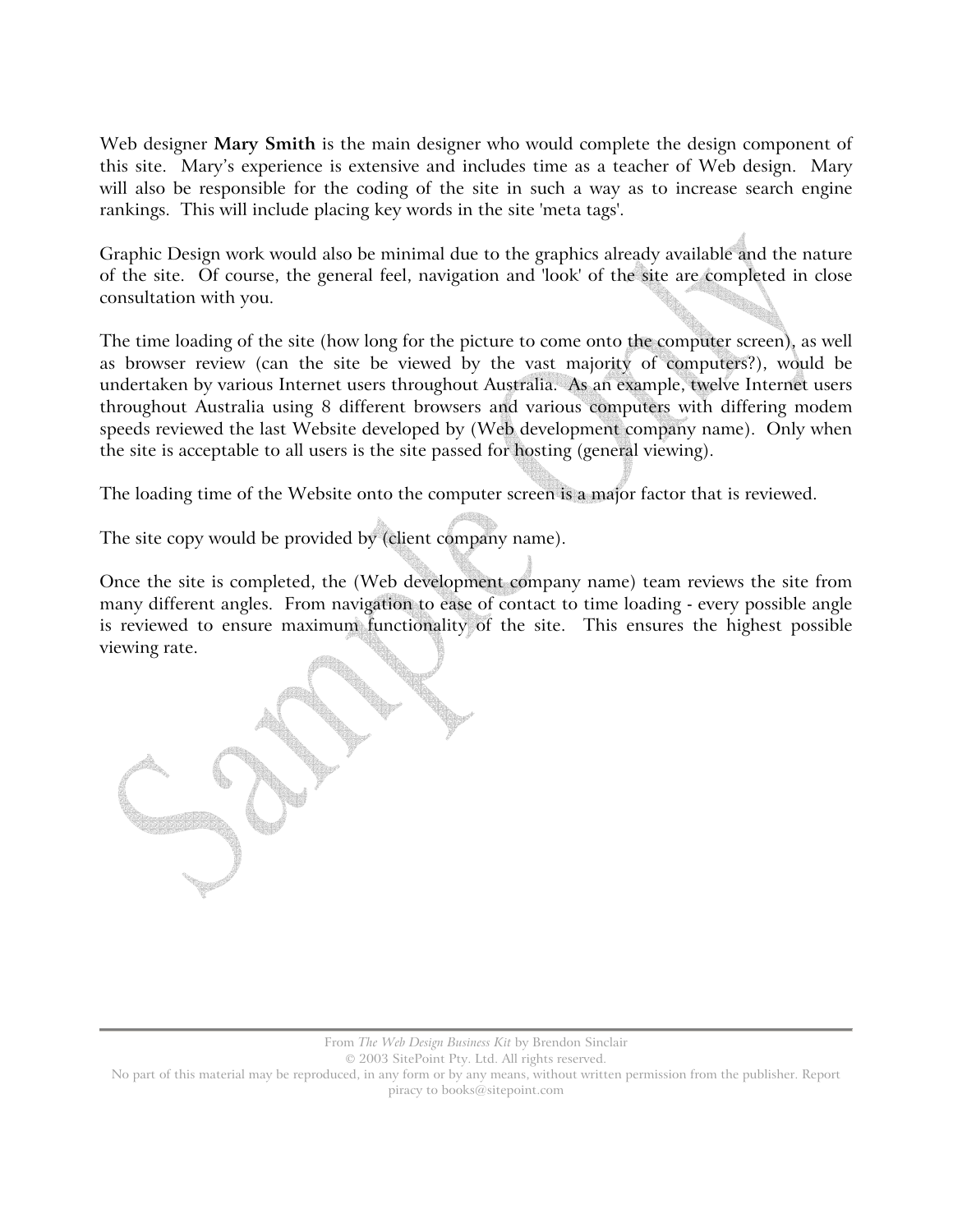# **2.0 SITUATION ANALYSIS**

#### **(client company name)**

From our discussions, we have identified the following objectives:

- ⇒ Generate leads and sales
- $\Rightarrow$  Aid marketing to a world-wide audience
- $\Rightarrow$  Aid positioning of (client company name) as a quality business
- $\Rightarrow$  Demonstrate the expertise of the team
- $\Rightarrow$  Increase ease of contact for prospects and clients
- ⇒ Provide clients and prospects with easily accessible (and useful) information and tools
- $\Rightarrow$  Position the company as technologically advanced
- $\Rightarrow$  Aid image development of the company



**(client company name) will be able to demonstrate a range of properties easily and effectively.** 

# **2.1 Site Design Methodology**

From *The Web Design Business Kit* by Brendon Sinclair

© 2003 SitePoint Pty. Ltd. All rights reserved.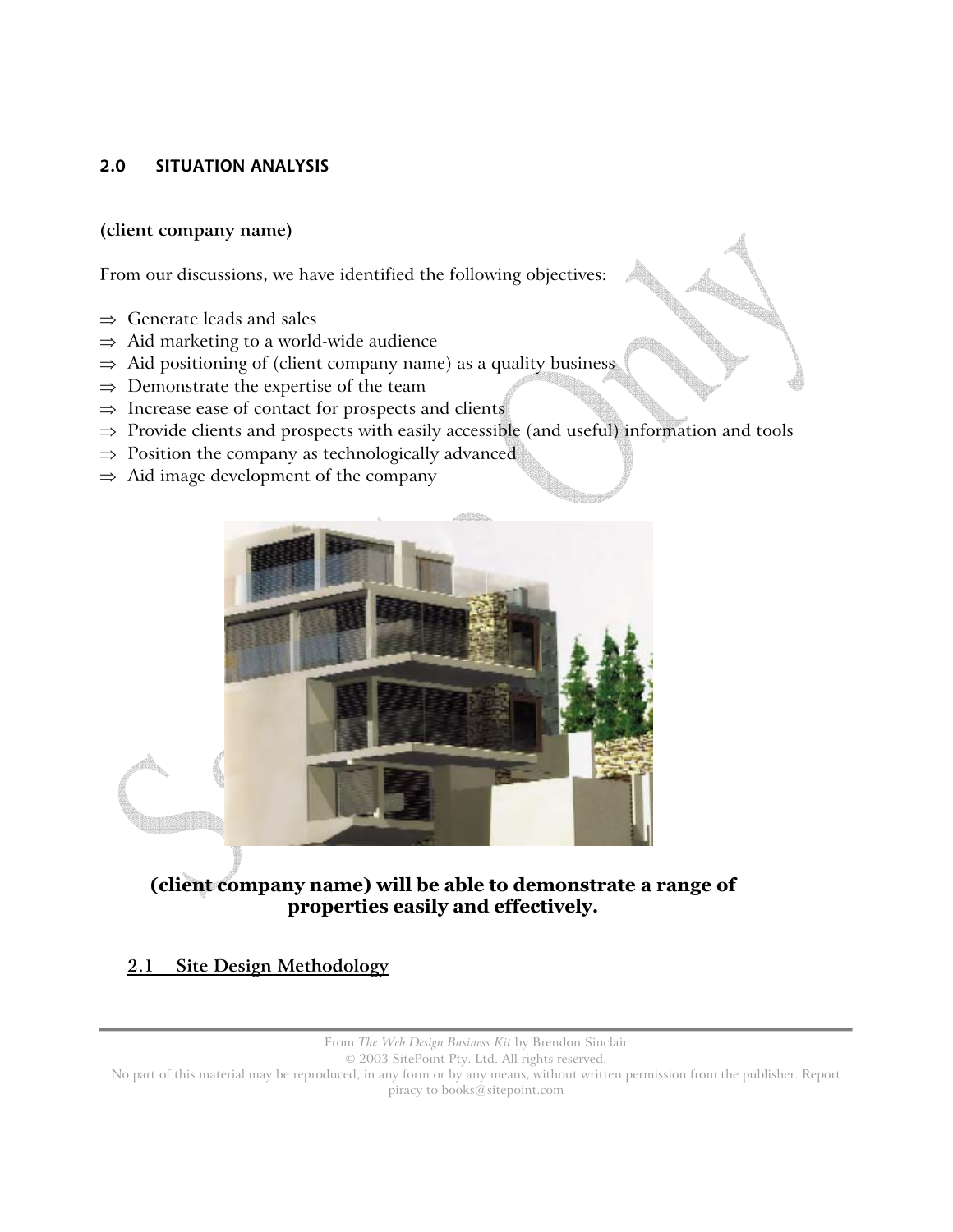(Web development company name) recommend that (client company name) set up a system that caters for expansion and flexibility in allowing the content of the site to grow.

As a part of our dynamic development methodology, we identify the following ingredients that make a successful Website. These characteristics can be incorporated into (client company name) site, to fulfill and enhance the objectives above.

#### **2.2 Fast loading**

The biggest single reason visitors do not stay at a Website is that it takes too long to load - that is the time it takes for the page to appear on the computer screen. The site needs to be designed around the premise of 'loading' as quickly as possible.

To achieve this (Web development company name) will ensure a strong text base for the pages (text loads very, very quickly). When photographs are used, we will tailor them to be the appropriate size and structure to ensure that they load within an appropriate timeframe.

#### **2.3 Browser compatibility**

The site needs to be compatible for viewing across a wide range of user platforms and browser software. We will test the site with many different browsers to ensure that the vast majority of visitors can see the site quickly and easily.

# **2.4 Look**

An Internet site today represents the first contact point for many prospective clients. It is, in a nutshell, showing how professional a company is, and what kind of attitude they have in selling themselves. In full consultation with (client company name), we will discuss the interface and layout of the site with you, to ensure the site is attractive, appealing and reflects the appropriate image.

We utilize extensive usability survey to ensure the site is simple to navigate to encourage usage.

© 2003 SitePoint Pty. Ltd. All rights reserved.

From *The Web Design Business Kit* by Brendon Sinclair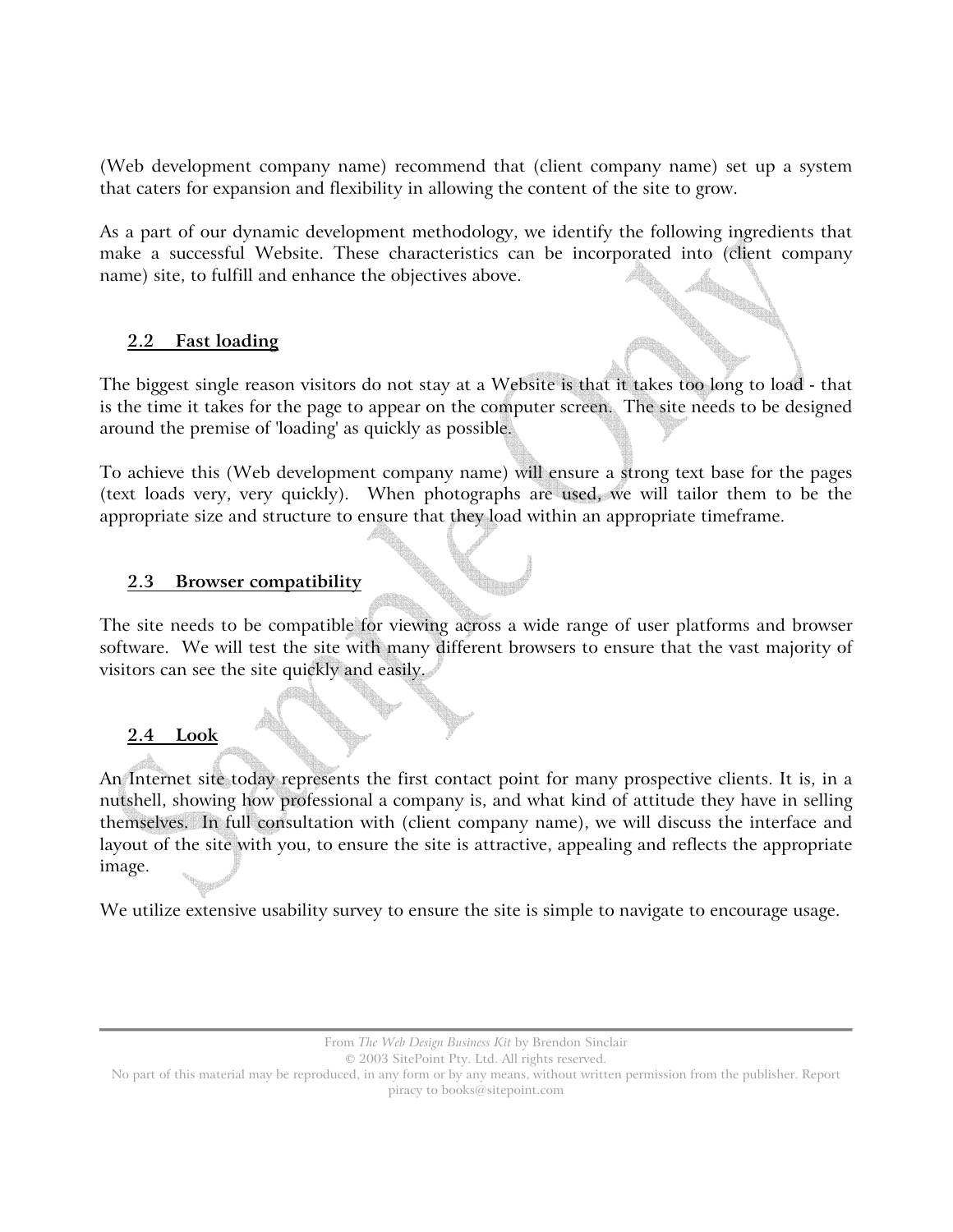# **2.5 Precise (right) Information**

Along with having an appealing and attractive look and feel to the site, the content of the site must be precisely what the user needs to see. Additionally, search engine positioning must be considered and the site will be developed with key words and placement of same as a consideration.

# **2.6 Information Structure**

A clear, crisp view of the information on the site is paramount in relation to finding specific information on a site. At this early stage, we would anticipate the use of databases to store articles and information of interest.

To provide major benefit to the business, the site should have significant amounts of information available to the user. This information must be easily found and presented in such a way as to encourage use. Information on the site must be able to be quickly and easily update, by (client company name) staff.

# **2.7 Interactivity**

Without interactivity, a Website is purely a book online. Interactive sites capture user details online and monitor what users do inside the system. The more visitors can interact and 'do things' on the site, the more likely they are to revisit.

The importance of having visitors return is found in the statistic that people will buy from you after an average of seven previous visits.







**Demonstrating properties to a much wider audience will result in more leads and sales.** 

From *The Web Design Business Kit* by Brendon Sinclair

© 2003 SitePoint Pty. Ltd. All rights reserved.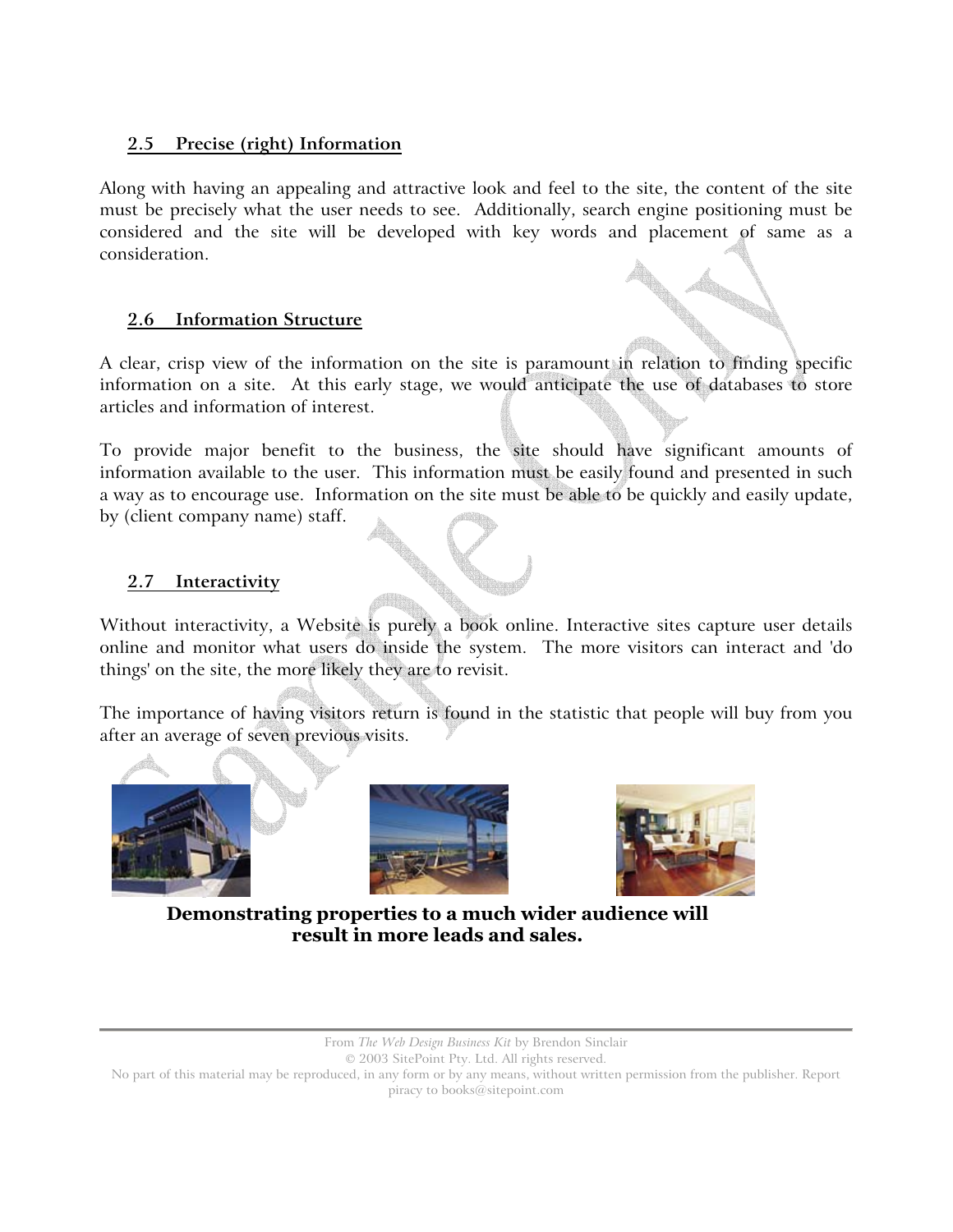#### **3.0 PROPOSED SITE FLOW – subject to ongoing consultation**

At this stage, we anticipate a site that is developed using both 'normal' Web pages and a database component. The database component means that visitors will be able to be led through the site according to the qualifying and searching you want them to make.

As discussed, the development of any Website is an ever-changing process. The flow chart detailed below is indicative only and is based upon our initial discussions.



The site would also be searchable, have a 'Tell a friend' function enabled and have a newsletter/email database collection facility.

# **Other features:**

Property of the week.

From *The Web Design Business Kit* by Brendon Sinclair

© 2003 SitePoint Pty. Ltd. All rights reserved.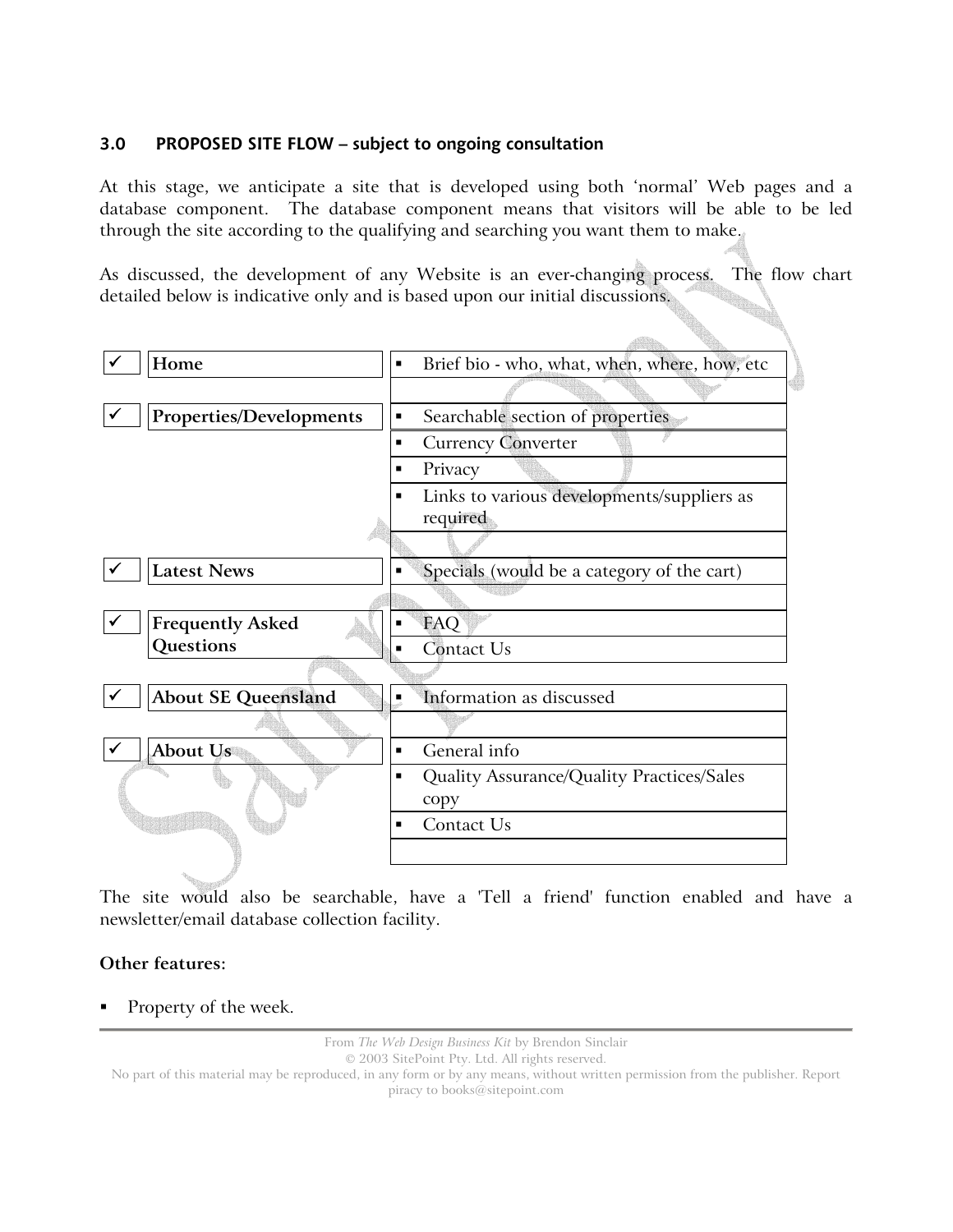- **Buying tips.**
- Recent sales.
- Email me similar properties/properties that meet certain criteria.

From *The Web Design Business Kit* by Brendon Sinclair

© 2003 SitePoint Pty. Ltd. All rights reserved.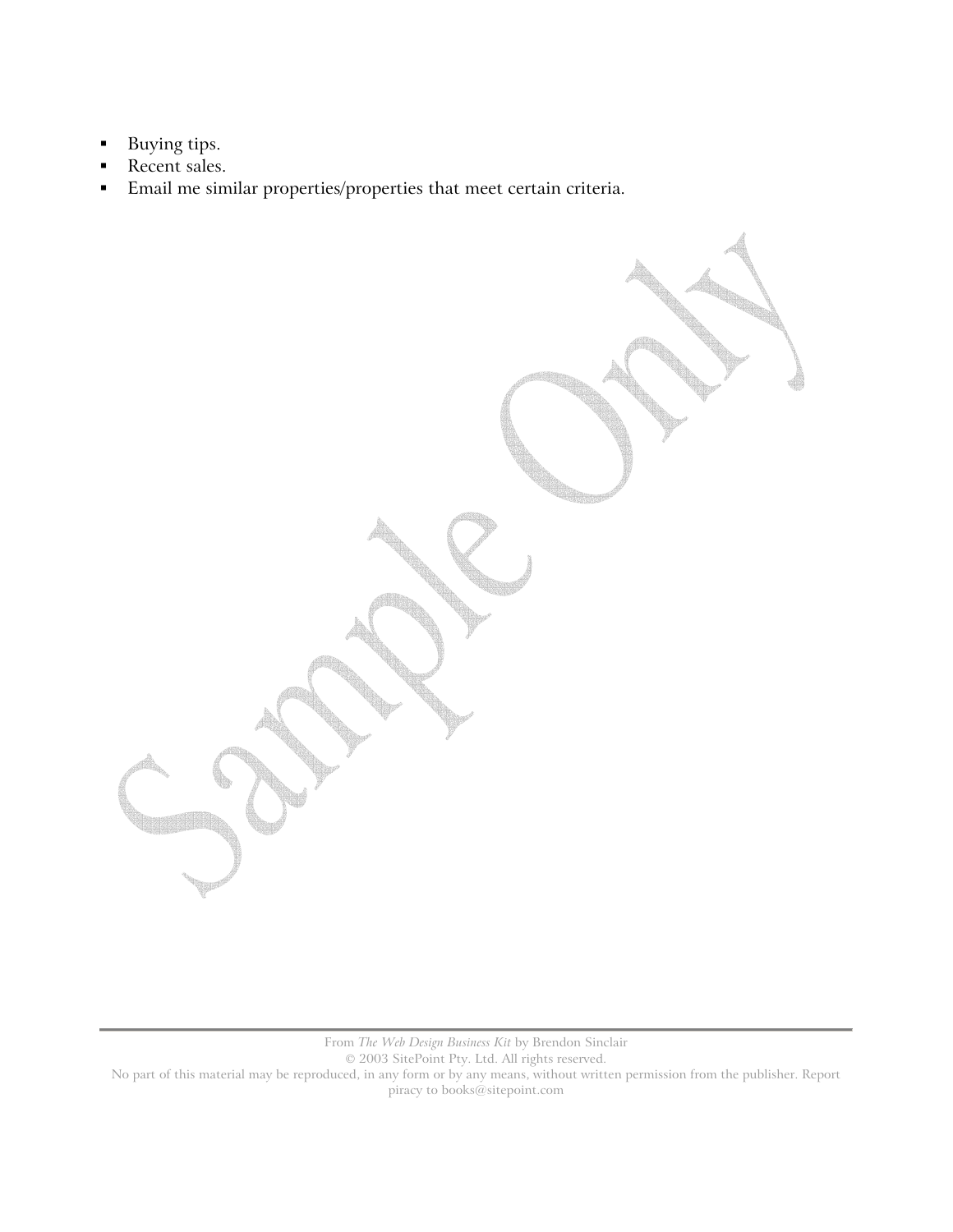# **4.0 COSTS**

Aside from the site development, the costs of the site include:

### **4.1 Domain Name registration**

The domain name www.companyname.com and www.companyname.co.uk are currently available.

(Include prices of registering domain name).

# **4.2 Web Hosting**

Hosting of a site of this size and complexity is \$(price) per annum.

# **4.3 Data refreshment**

Fresh data needs to be added to the site very regularly to aid the repeat visits by interested parties. As discussed, we will develop some of the site as what is called a Web based browser database that you can use to edit/add/delete some pages.

We will provide training to ensure that this can be effectively completed.

# **4.4 Marketing**

This should include such aspects as identifying and arranging reciprocal links, search engine submissions, providing off-line and marketing ideas such as postcard mail-out.

A key aspect of Internet marketing for many sites is high search engine rankings. The site would be designed in such a way as to maximize its potential for the highest possible rankings. In our experience, we have found submission of the site to multiple search engines as the most successful way to increase visitor numbers to the site.

# **4.4 Photography**

As indicated, photographs of various properties, people and situations will need to be obtained for the site. Digital photography required for general site work is included in the quote.

# **4.5 Site Reporting**

```
© 2003 SitePoint Pty. Ltd. All rights reserved.
```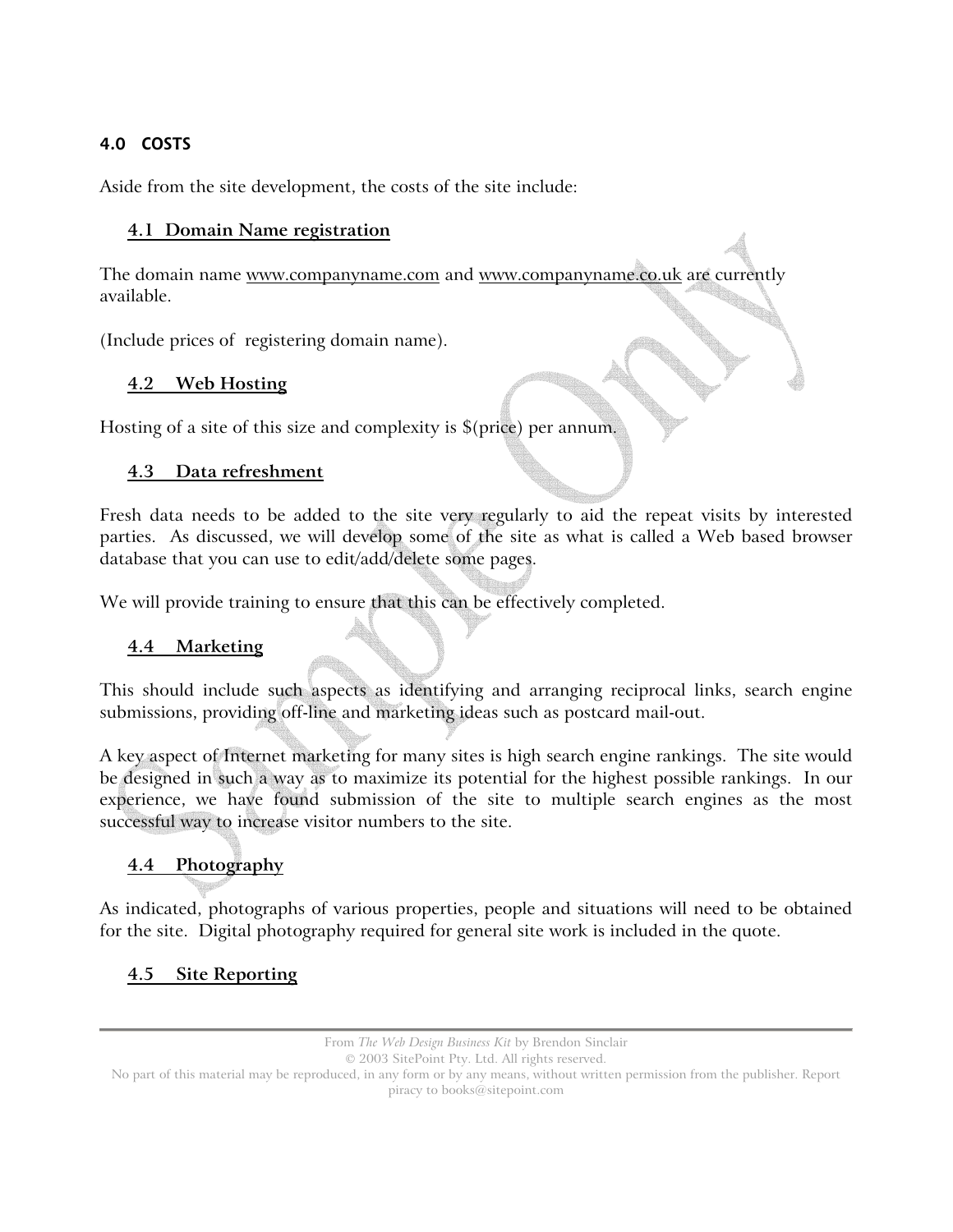Detailed statistics can be obtained from the company hosting the site for free.

From *The Web Design Business Kit* by Brendon Sinclair

© 2003 SitePoint Pty. Ltd. All rights reserved.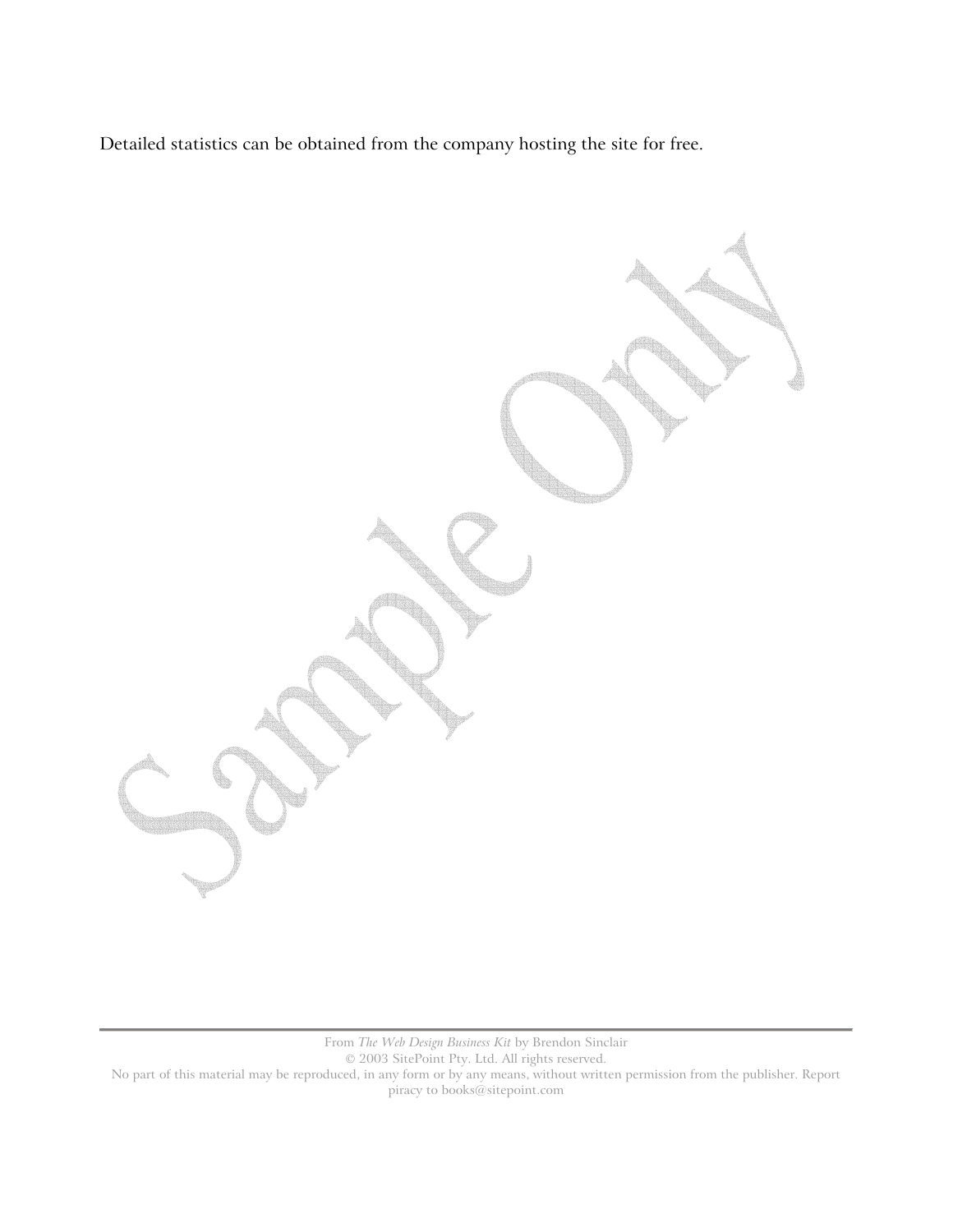### **5.0 SITES FOR REVIEW**

[Here include the Web address and screen shots of some of your best sites to help illustrate your expertise.]

From *The Web Design Business Kit* by Brendon Sinclair

© 2003 SitePoint Pty. Ltd. All rights reserved.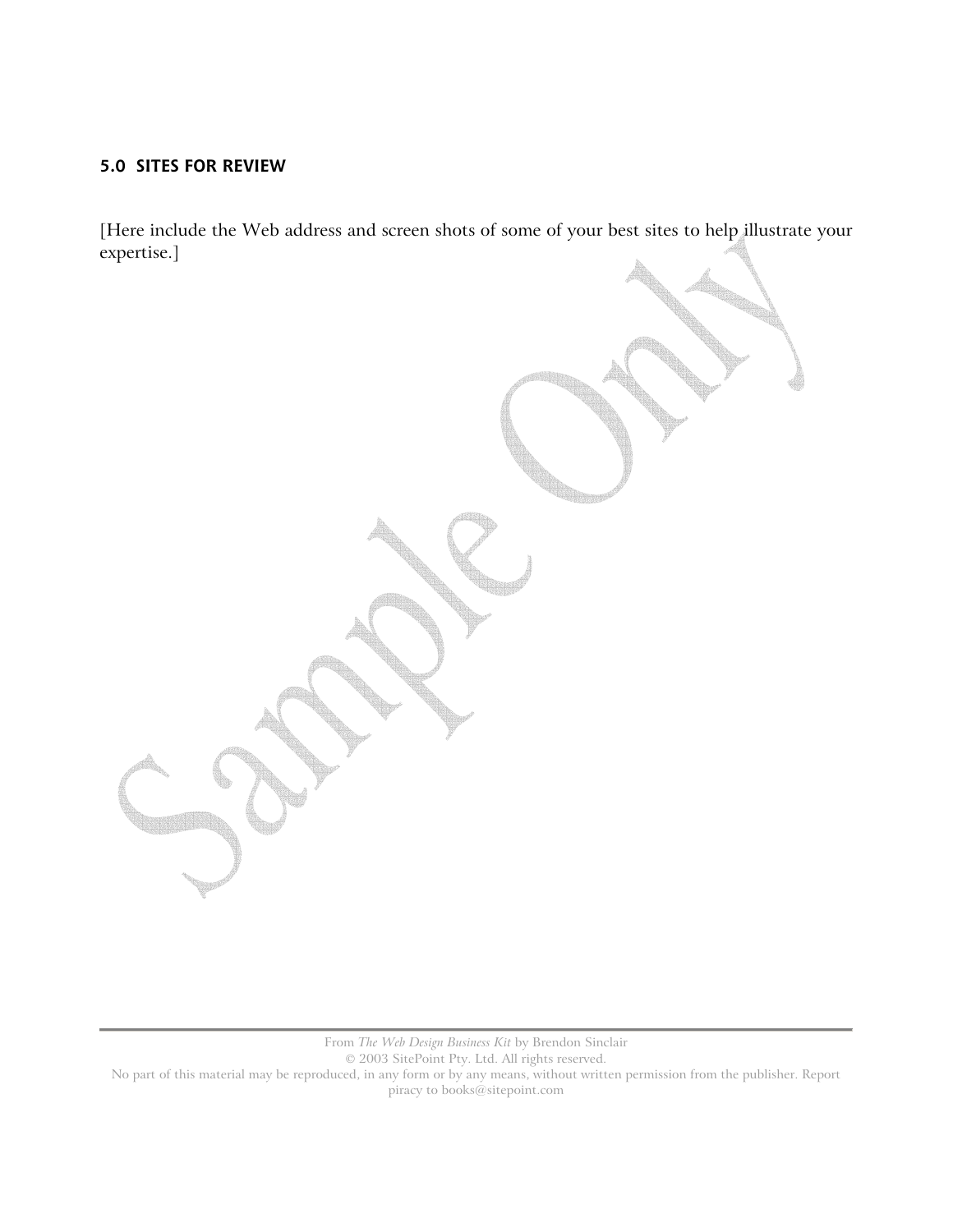# **6.0 QUESTIONS**

#### **What should we look for in a Website Development firm?**

One of the major frustrations for clients occurs when they receive wildly varying quotes for Web design projects. One of the best ways to avoid this, and ensure the work is completed to the highest standards, is to specify accurately all aspects of the work to be completed.

The old cliché of comparing apples to apples rings true. Note down the exact specifications for the project, how many pages you require, how many forms, etc. Only by doing that will you ensure that everyone is quoting the same and only then can you really see who is the best value without compromising on quality.

Having said that, we usually only establish the exact needs of our clients after several meetings and discussions. It can be very difficult for people inexperienced with the Internet to know exactly what can be done to serve best your specific needs. Beyond this, you need to consider various other factors.

#### **These may include:**

Experience of the team.

Expertise of the team.

Past projects completed.

Success of previous projects.

References and testimonials.

Equipment - does the designer have all the equipment necessary to complete all aspects of your project? This could include digital cameras, scanners and software.

Specialist skills (i.e. Search Engine placement skills, 'Flash' programming experience).

As an example, our Web Team consists of a researcher, copywriter, Internet Marketer, Web designer, Internet Security Expert and Graphic Artist. A site completed by us is reviewed extensively by our experts for such critical issues as load time (how long does the site take to come up onto the screen?), browser compatibility (is the site displayed the same by different computers?), and navigational ease. Most of our sites are reviewed regularly by a focus group of up to 30 people with various levels of Internet usage skills. With these extensive skills and review, sites completed are of the highest quality.

#### **A lot of people have Web design skills now. Why shouldn't we use a graduate who has these skills?**

© 2003 SitePoint Pty. Ltd. All rights reserved.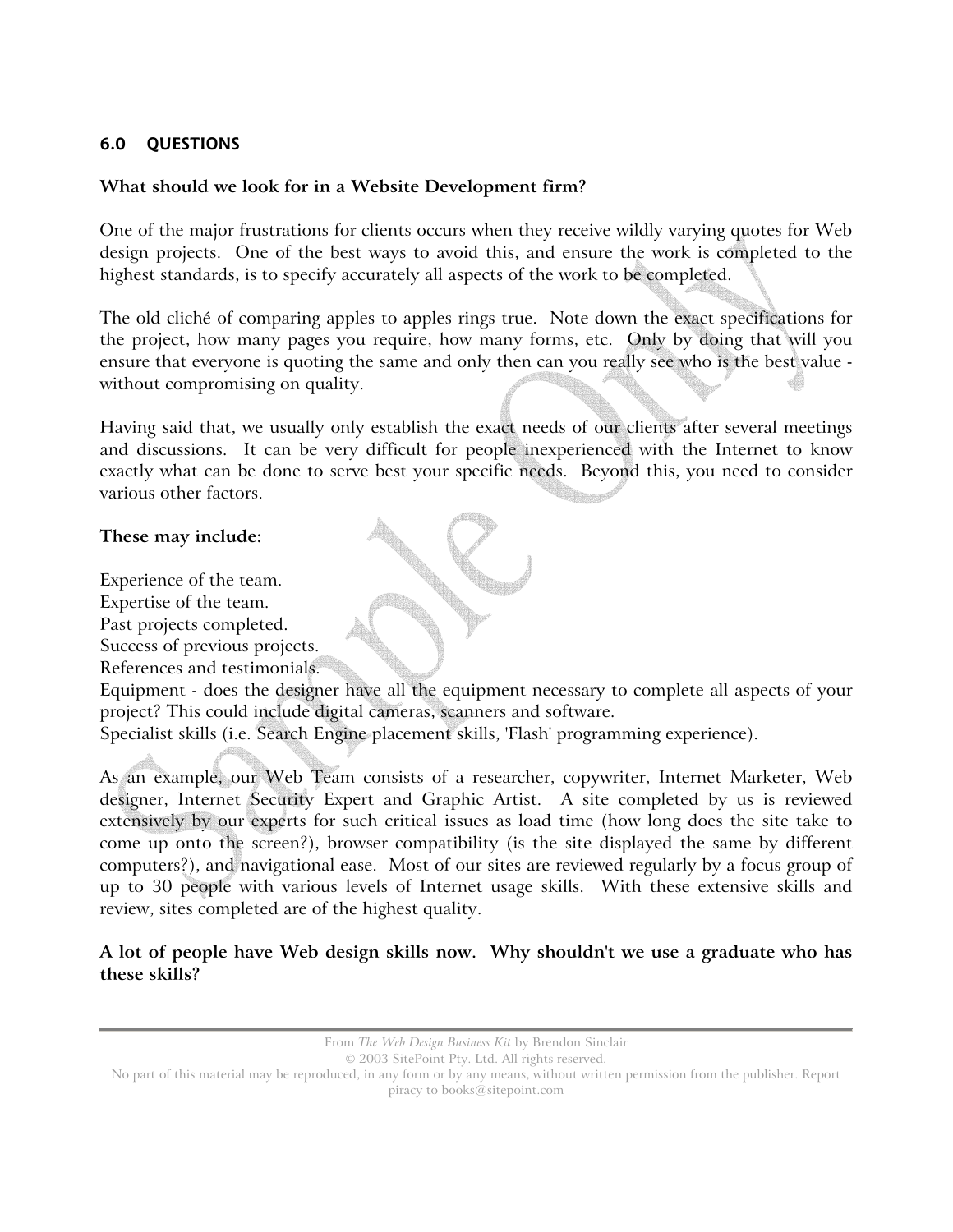We do find that this is one of the most common scenarios we are presented with. Our answer is that **design skills are only a very small part of Website development.** It is no good having an attractive site if it does not attract visitors.

The process we go through in designing a site is exhaustive. Firstly, there are a series of meetings with clients to establish exactly what they want and need the site to do. Once the objectives of the site are clearly fixed, we research the target market and assess their requirements for such a site. We then establish a focus group of the target market that assists in the development of the site. This group completes a series of surveys to identify issues such as load time, copy effectiveness, navigational ease, and the quality of product presentation and overall design success.

In close consultation with our clients, we then move on to complete the look and 'feel' of the site.

The wording of the site is completed by an experienced copywriter. The copy is developed in association with the client and our expert Internet Marketer to ensure that the site will place as high as possible in Search Engines, if this is relevant, and to ensure its relevancy. Privacy commitments are then included into the site (again, research shows that privacy is the biggest concerns for Internet users).

Our Security Expert is brought in to try to 'crack' the site code, access databases, etc to ensure a high level of security is provided for the site.

The entire site is then reviewed via a complex process whereby a vast amount of technical information is gathered and assessed by our team.

Once the site passes a series of strict criteria, ranging from security issues, to navigational issues, to marketing issues, then the site is passed for hosting.

Clients are involved in the development of the site as much as possible, to ensure it meets the objectives set earlier and is a site of the highest standard.

# **How long would it take to build a site as detailed here?**

The site would be completed within three weeks from the order being received. The time of completion quite often depends on the time it takes to develop graphics.

# **Once the site is up and running, what do I have to do to maintain it?**

<sup>© 2003</sup> SitePoint Pty. Ltd. All rights reserved.